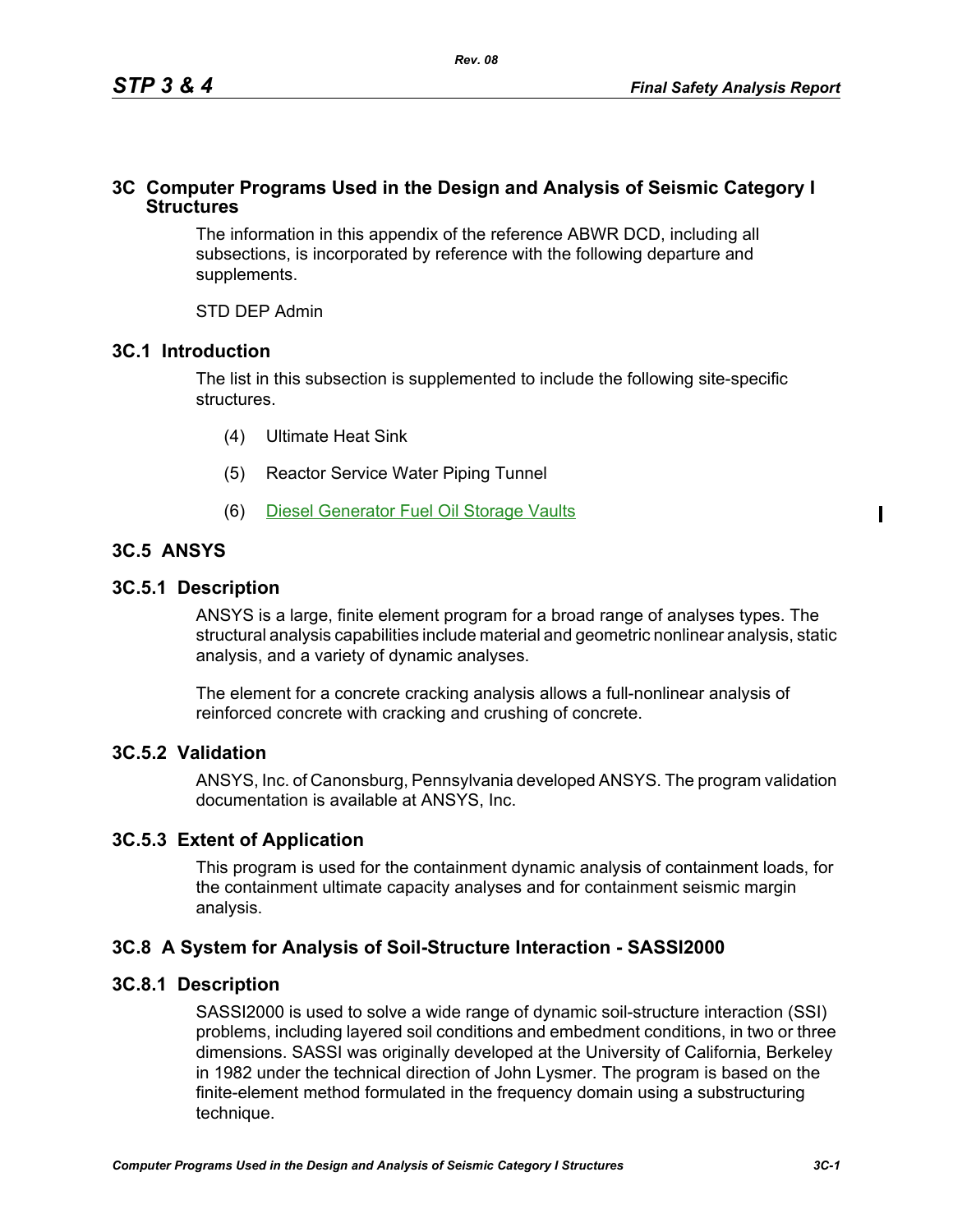# **3C.8.2 Validation**

SASSI2000 was obtained from ISATIS, LLC, University of California, Berkley and validated by Simpson Gumpertz and Heger (SGH). The program validation documentation is available at SGH. The program validation was also accepted by Sargent & Lundy (S&L) under S&L's QA Program.

## **3C.8.3 Extent of Application**

SASSI2000 is used to obtain seismic design loads and in-structure floor response spectra for the Seismic Category I buildings accounting for the effects of SSI.

## **3C.9 Free-Field Site Response Analysis (SHAKE2000 and P-SHAKE)**

#### **3C.9.1 Description**

SHAKE2000 is used to perform the free-field site response analysis to generate the design- earthquake-induced strain-compatible free-field soil properties and site response motions required in the seismic SSI analysis. SHAKE2000 is a software application that integrates SHAKE, SHAKE91 and ShakEdit. SHAKE is a computer program for earthquake response analysis of horizontally layered sites developed at the University of California, Berkeley, by B. Schnabel, John Lysmer and H. B. Seed in 1972. SHAKE91 is a modified version of SHAKE for conducting equivalent linear seismic response analyses of horizontally layered soil deposits developed at the University of California, Davis, by I. M. Idriss and J. I. Sun. ShakEdit is a pre and postprocessor for SHAKE and SHAKE91 developed by Gustavo A. Ordonez.

P-SHAKE is a Bechtel proprietary modified version of SHAKE. P-SHAKE generates the same design earthquake-induced strain-compatible soil properties and site response motions as SHAKE does, and the input files of the two programs for the most part are compatible. However, P-SHAKE is built on a different program logic that allows the site response analysis to be performed with acceleration response spectrum as input instead of acceleration time histories used by SHAKE.

#### **3C.9.2 Validation**

SHAKE2000 was purchased from Gustavo A. Ordonez and validated by Sargent & Lundy. The program validation documentation is available at Sargent & Lundy.

P-SHAKE was developed by Bechtel. The program validation documents are located in Bechtel's Computation Service Library.

#### **3C.9.3 Extent of Application**

SHAKE2000 is used to generate free-field site response motions for use in seismic analysis of Category I structures, e.g., Reactor Building, Control Building and Ultimate Heat Sink.

P-SHAKE is used to provide site-specific earthquake-induced design ground motions and the associated strain-compatible soil properties for Category I structures, e.g., Reactor Building, Control Building, and Ultimate Heat Sink.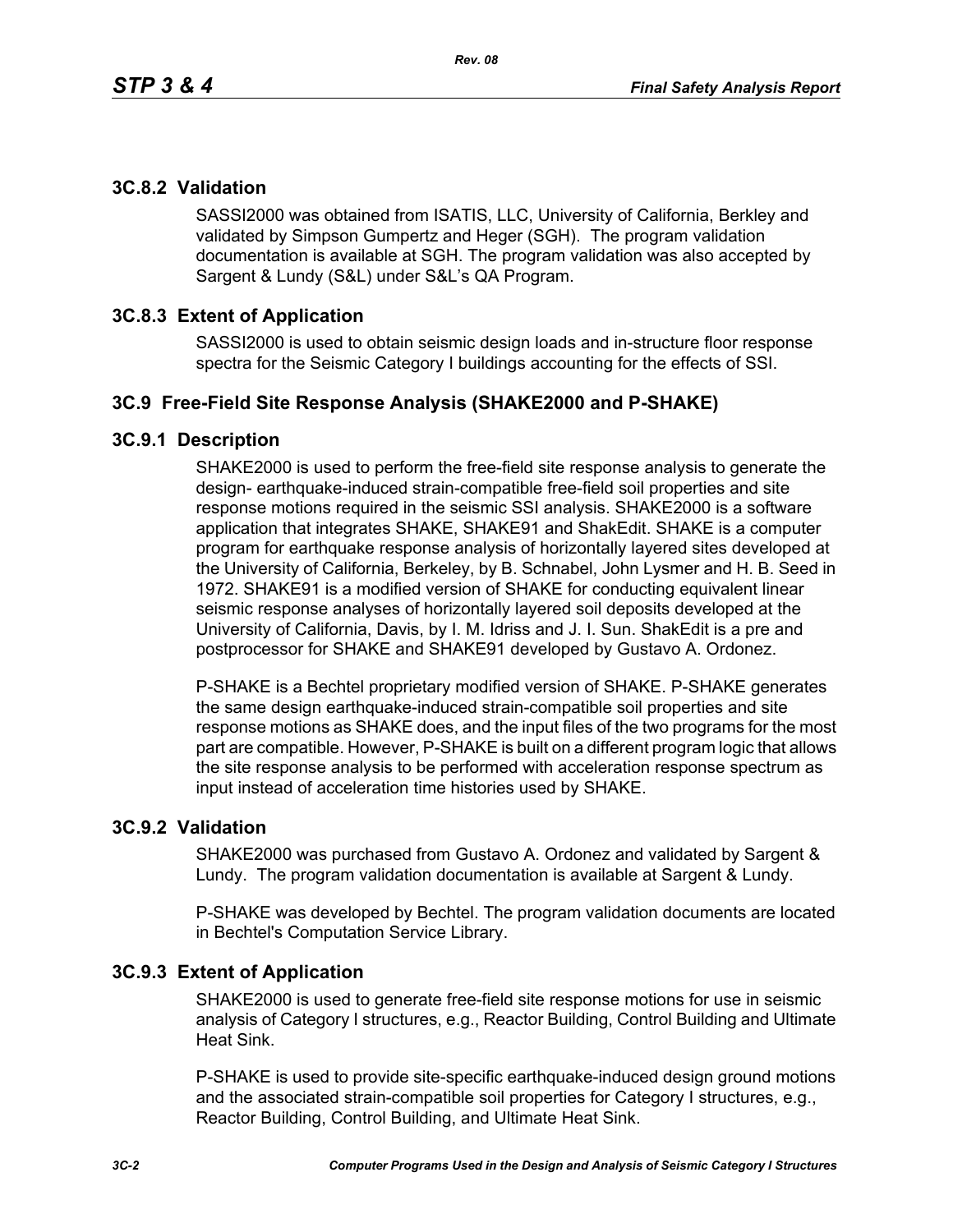# **3C.10 GT STRUDL**

#### **3C.10.1 Description**

GT STRUDL (Structural Design Language) is a subsystem of GTICES (The Georgia Tech Integrated Civil Engineering System). It solves structural engineering problems in frame analysis, finite element analysis, static and dynamic analysis, as well as steel and concrete design.

## **3C.10.2 Validation**

GT STRUDL is developed by Georgia Tech Research Corporation (GTRC). The program validation documents are located at GTRC.

### **3C.10.3 Extent of Application**

GT STRUDL is a general purpose program used to perform structural analysis for structures.

### **3C.13 DYNAS**

#### **3C.13.1 Description**

DYNAS is used for seismic analysis of structures, including generation of floor response spectra.

# **3C.13.2 Validation**

DYNAS was developed and validated by Sargent & Lundy. The program validation documentation is available at Sargent & Lundy.

#### **3C.13.3 Extent of Application**

This program is used to calculate concrete shear wall stiffnesses and determine forces in shear wall design for shear wall structures.

#### **3C.14 SAFE**

#### **3C.14.1 Description**

SAFE is used for the analysis and design of concrete slabs and basemats. It integrates modeling analysis and design of slabs and foundations.

## **3C.14.2 Validation**

SAFE was developed by Computers and Structures, Inc., Berkeley. It was purchased and validated by Sargent & Lundy. The program validation documentation is available at Sargent & Lundy.

#### **3C.14.3 Extent of Application**

SAFE is used to determine required reinforcing for concrete slabs and foundations.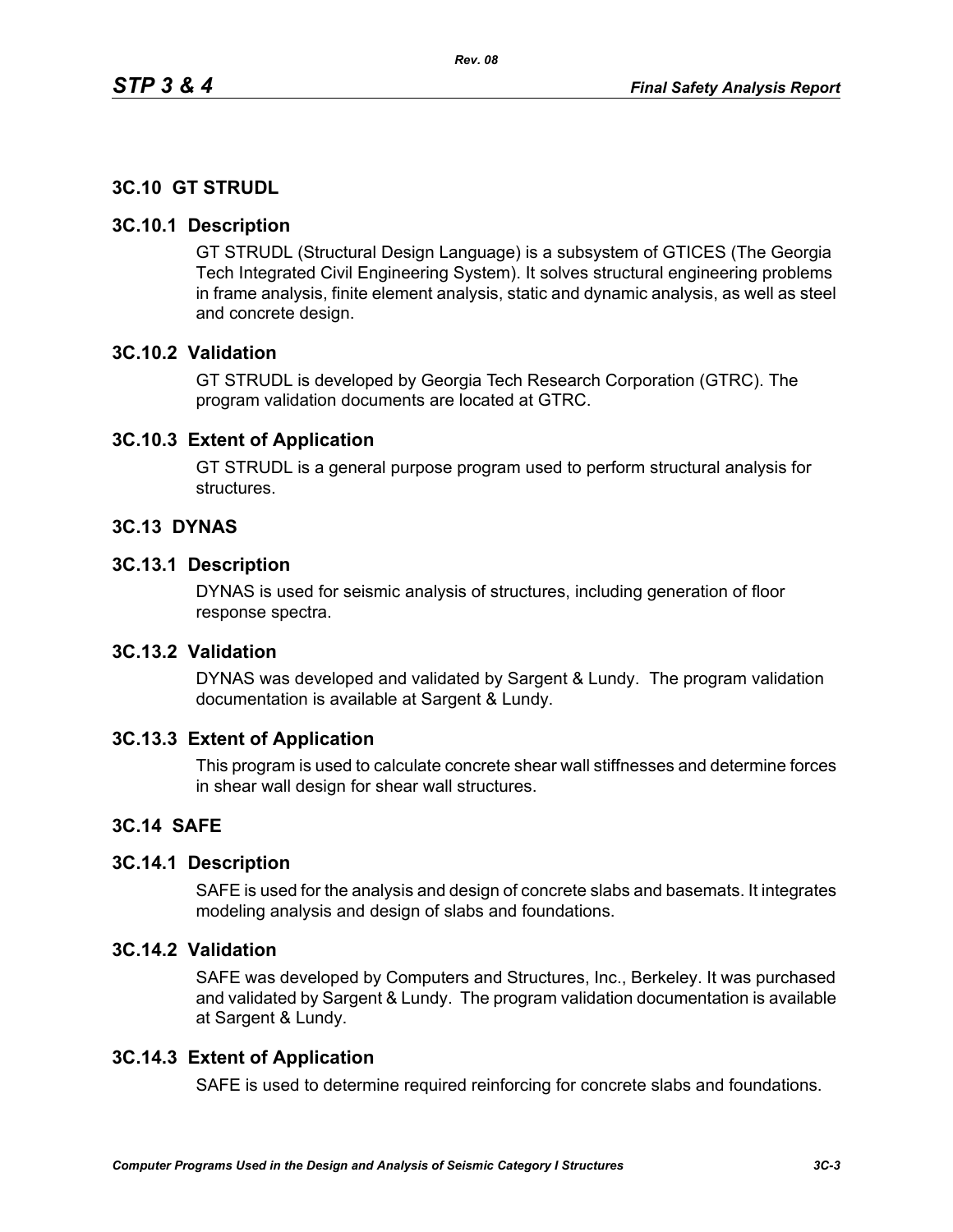### **3C.15 RSG**

#### **3C.15.1 Description**

RSG is used to generate artificial synthetic time histories for seismic analysis. It also generates response spectrum from an input acceleration time history. It can envelope spectra, combine spectra, and generate a spectrum consistent time history.

### **3C.15.2 Validation**

RSG was developed and validated by Sargent & Lundy. The program validation documentation is available at Sargent & Lundy.

### **3C.15.3 Extent of Application**

RSG is used to generate response spectra for various percentages of critical damping from a given acceleration time history.

## **3C.16 TEMCO**

#### **3C.16.1 Description**

TEMCO analyzes reinforced concrete beam and plate sections subjected to non-thermal and thermal loads. The program can also perform design for reinforced concrete sections subjected to axial bending or shear forces.

### **3C.16.2 Validation**

TEMCO was developed and validated by Sargent & Lundy. The program validation documentation is available at Sargent & Lundy.

#### **3C.16.3 Extent of Application**

TEMCO is used to analyze reinforced concrete sections subjected to non-thermal and thermal loads.

## **3C.17 APLAN**

#### **3C.17.1 Description**

APLAN is used to analyze rectangular attachment plates mounted on concrete walls or slabs by means of expansion anchors, headed welding studs or wire embedments.

#### **3C.17.2 Validation**

APLAN was developed and validated by Sargent & Lundy. The program validation documentation is available at Sargent & Lundy.

#### **3C.17.3 Extent of Application**

APLAN is used to analyze rectangular attachment plates mounted on concrete walls by means of expansion anchors, headed welding studs or wire embedments.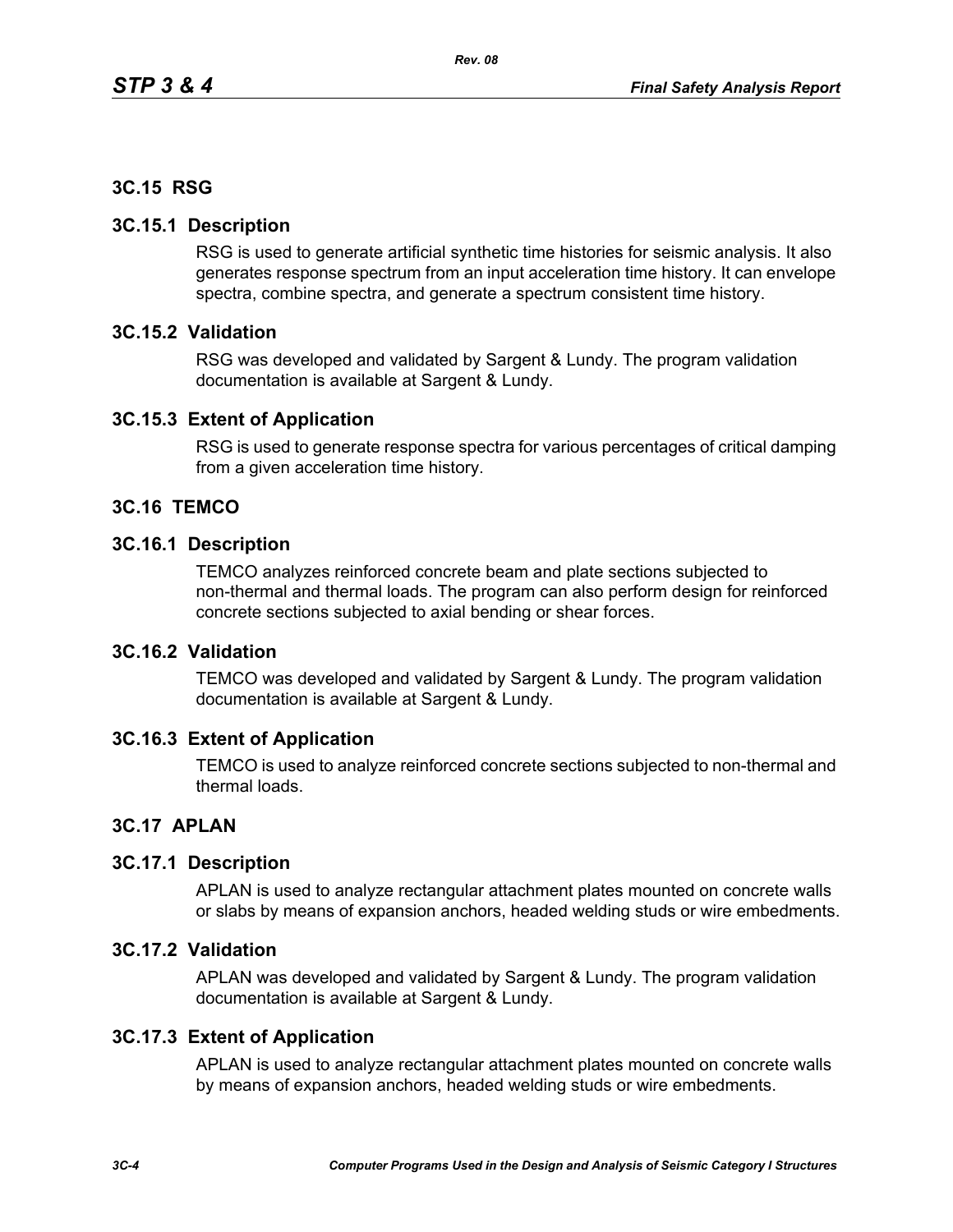# **3C.18 SAP2000**

### **3C.18.1 Description**

SAP2000 is a finite element program for analysis and design of structures. It performs both static and dynamic analysis.

# **3C.18.2 Validation**

SAP2000 was developed by Computers and Structures, Inc., Berkeley. It was purchased and validated by Sargent & Lundy. The program validation documentation is available at Sargent & Lundy.

### **3C.18.3 Extent of Application**

SAP2000 is used to perform general structural analysis for buildings.

### **3C.19 PCACOLUMN**

#### **3C.19.1 Description**

PCACOLUMN is a software program for the design and investigation of reinforced concrete column sections. The column section can be rectangular, round or irregular, with any reinforcement layout or pattern. Slenderness effects can also be considered.

#### **3C.19.2 Validation**

PCACOLUMN was developed by Portland Cement Association. It was purchased and validated by Sargent & Lundy. The program validation documentation is available at Sargent & Lundy.

## **3C.19.3 Extent of Application**

PCACOLUMN is used for analysis and design of concrete columns.

## **3C.20 SYNQKE-R**

## **3C.20.1 Description**

SYNQKE-R is a Personal-Computer (PC)-based computer program for generating acceleration time histories compatible with single-damping or multiple-damping response spectra. The program allows the user to specify an initial acceleration time history, to perform a parabolic base-line correction, and to scale the time histories to the user-specified maximum acceleration value.

## **3C.20.2 Validation**

SYNQKE-R was developed and validated by Paul C. Rizzo Associates (RIZZO), Inc. The program validation documentation is available at RIZZO.

## **3C.20.3 Extent of application**

SYNQKE-R is used to generate acceleration time histories compatible with single or multiple damping response spectra.